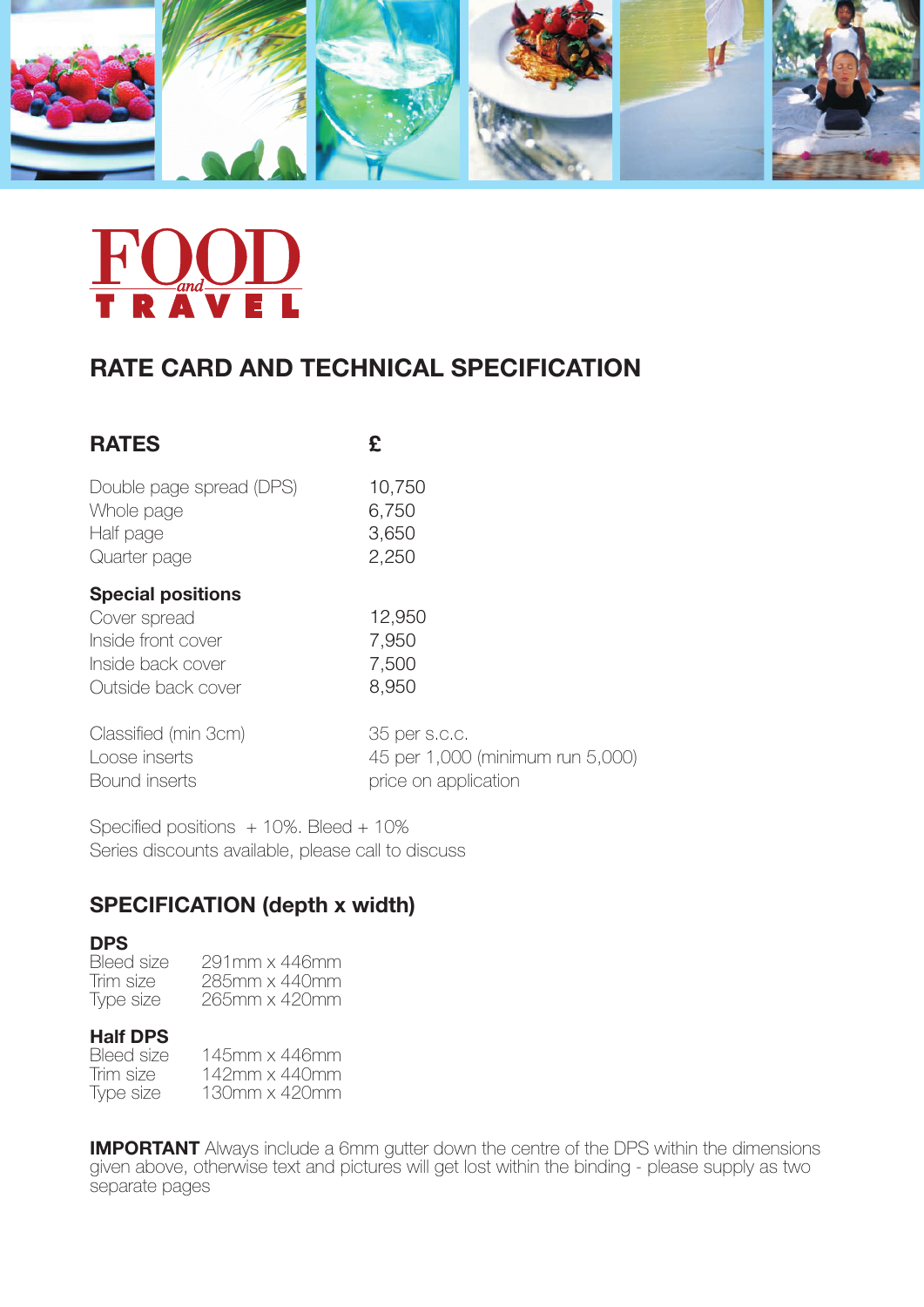

### **SPECIFICATION (CONTINUED)**

## **Full page**

Bleed size 291mm x 226mm<br>Trim size 285mm x 220mm 285mm x 220mm Type area 265mm x 200mm

# **Half page; horizontal**<br>Bleed size 145mm x

Bleed size 145mm x 226mm<br>Trim size 142mm x 220mm 142mm x 220mm Type area 130mm x 200mm

### **Half page; vertical**

Bleed size 291mm x 116mm<br>Trim size 285mm x 110mm Trim size 285mm x 110mm<br>Type area 265mm x 98mm 265mm x 98mm

### **Quarter page; portrait**

In display  $130$  mm x 96 mm

### **Classified**

**Width** 1 column 46.5mm 2 column 96mm<br>3 column 145.6mm 3 column 145.6mm<br>4 column 195mm 4 column

Quarter page 120mm x 96mm

**Please supply copy in the following format to the correct size as stated above. We have moved to digital printing and now require everything in this format. Any copy that is not supplied in the correct format cannot be used.**

### **DISPLAY AD COPY**

**High-resolution PDF** (300dpi) with all fonts embedded and all images converted to CMYK. Should be saved as high-resolution in composite format, using prinergy refiner ppd or press optimised Acrobat version 3 compatibility. Do not save copydots as pdf. Do not use group 4 compression. **Always supply a final colour proof**. If copy is not supplied in the correct format, or a colour proof is not provided then we can not guarantee the correct reproduction of the copy.